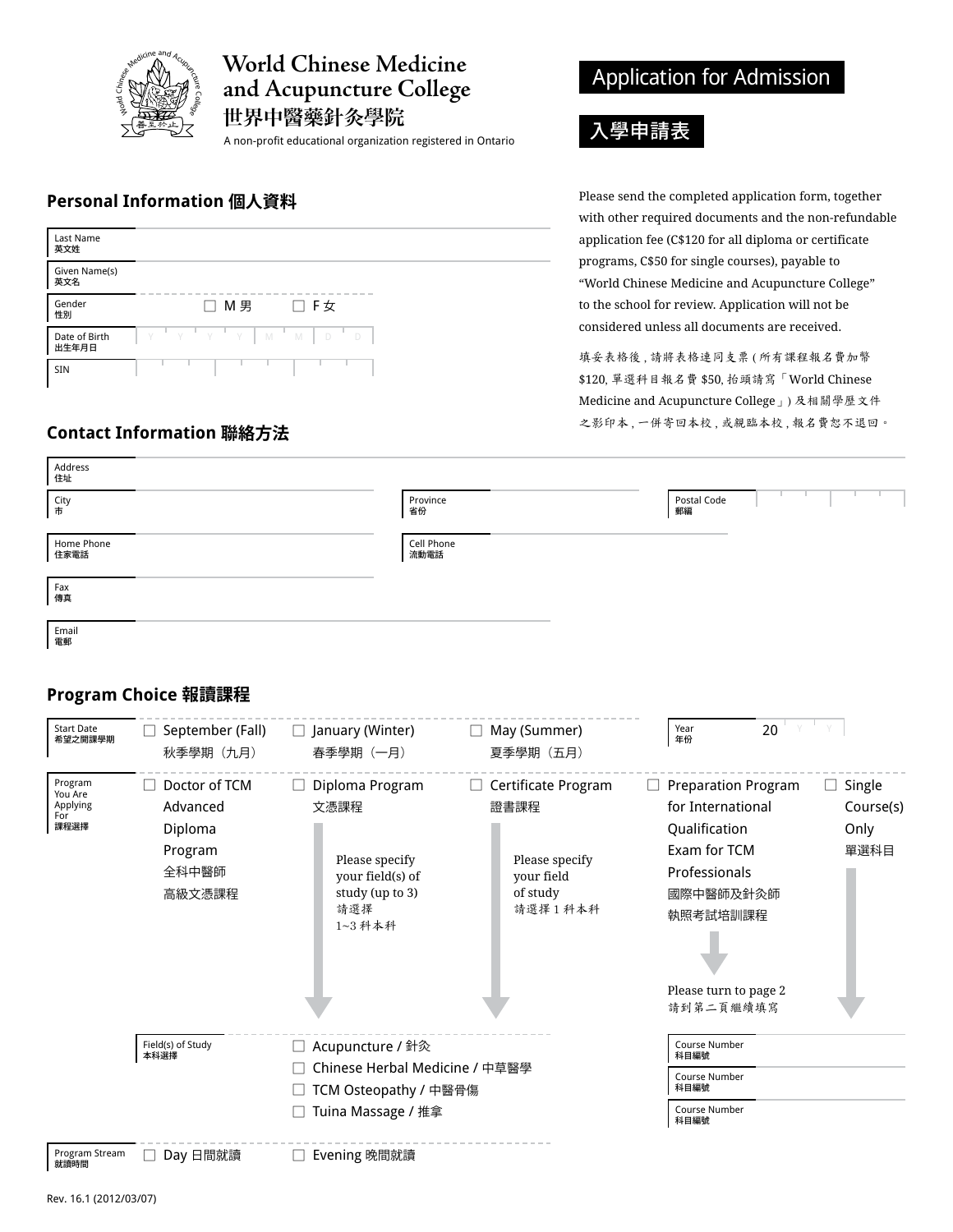

## **Education 學歷**

| Postsecondary School<br>大專院校 | Degree/Diploma/Certificate<br>學位 / 文憑 / 證書 | Major<br>主修 / 專業 | Attended From<br>修讀日期由                                                                                                                                                                                                                              | To |
|------------------------------|--------------------------------------------|------------------|-----------------------------------------------------------------------------------------------------------------------------------------------------------------------------------------------------------------------------------------------------|----|
|                              |                                            |                  | $\begin{bmatrix} \gamma^{-1} & \gamma^{-1} & \gamma^{-1} & \gamma \end{bmatrix} \begin{bmatrix} M^{-1} & M \end{bmatrix} = \begin{bmatrix} \gamma^{-1} & \gamma^{-1} & \gamma^{-1} & \gamma \end{bmatrix} \begin{bmatrix} M^{-1} & M \end{bmatrix}$ |    |
|                              |                                            |                  |                                                                                                                                                                                                                                                     |    |
|                              |                                            |                  | $\begin{bmatrix} Y & Y & Y & Y & Y \end{bmatrix} \begin{bmatrix} Y & Y & W & W \end{bmatrix} \begin{bmatrix} Y & Y & Y & Y & Y \end{bmatrix} \begin{bmatrix} Y & Y & W & W \end{bmatrix}$                                                           |    |
|                              |                                            |                  | $\begin{bmatrix} Y & Y & Y & Y & Y \end{bmatrix}$ $M^T M$ $\begin{bmatrix} Y & Y & Y & Y & Y \end{bmatrix}$ $N^T N$                                                                                                                                 |    |

#### **Work Experience 工作經驗**

|                                | Occupation<br>職業 | Number of Years<br>年數 |
|--------------------------------|------------------|-----------------------|
| Present / Most Recent<br>目前或最近 |                  |                       |
| Previous<br>上一份                |                  |                       |
| Previous<br>再上一份               |                  |                       |

#### **Previous TCM Related Training 曾接受之中醫訓練**

|                                 | Institute<br>院校名稱 | Instructor<br>老師 | Length of Course Taken<br>課程長短 |
|---------------------------------|-------------------|------------------|--------------------------------|
| Acupuncture<br>針灸               |                   |                  |                                |
| Chinese Herbal Medicine<br>中草藥學 |                   |                  |                                |
| TCM Osteopathy<br>中醫骨傷          |                   |                  |                                |
| Tuina Massage<br>推拿             |                   |                  |                                |
| Other<br>其他                     |                   |                  |                                |

#### **Declaration 聲明**

Enclosed is my non-refundable application fee. I certify that the information provided on this application is accurate and complete. If I am accepted by WCMAAC, I agree to abide by all rules and policies of the School. / 本人現附上報名費 , 並明白報名費不會退還。本人聲名在 申請表上提供的資料均屬真實 , 並無遺漏。如入學申請獲接納 , 本人同意遵守學院所有規條及政策。 ( 本聲明以英文版為準 , 中文版僅供參考 )

Signature 申請人簽署

Date 日期

#### **Survey question 問卷調査**

✘

The following question is for statistical purposes only and will not affect your application. / 以下問題只作統計用途,不會影響您的入學申請。

| How did you<br>find out about | □ Someone mentioned you / 朋友介紹               | By way of whom?<br>介紹人姓名  |
|-------------------------------|----------------------------------------------|---------------------------|
| WCMAAC?<br>請問您是怎樣<br>知道有本院的?  | □ I saw an ad in the paper/a magazine / 報刊廣告 | Which paper?<br>報刊名稱      |
|                               | □ I found you in a web search / 搜索引擎         | Please specify:<br>搜索引擎名稱 |
|                               | □ I found you on a web site / 其他網站           | Please specify:<br>網站名稱   |
|                               | None of the above / 其他途徑                     | Please specify:<br>請註明:   |